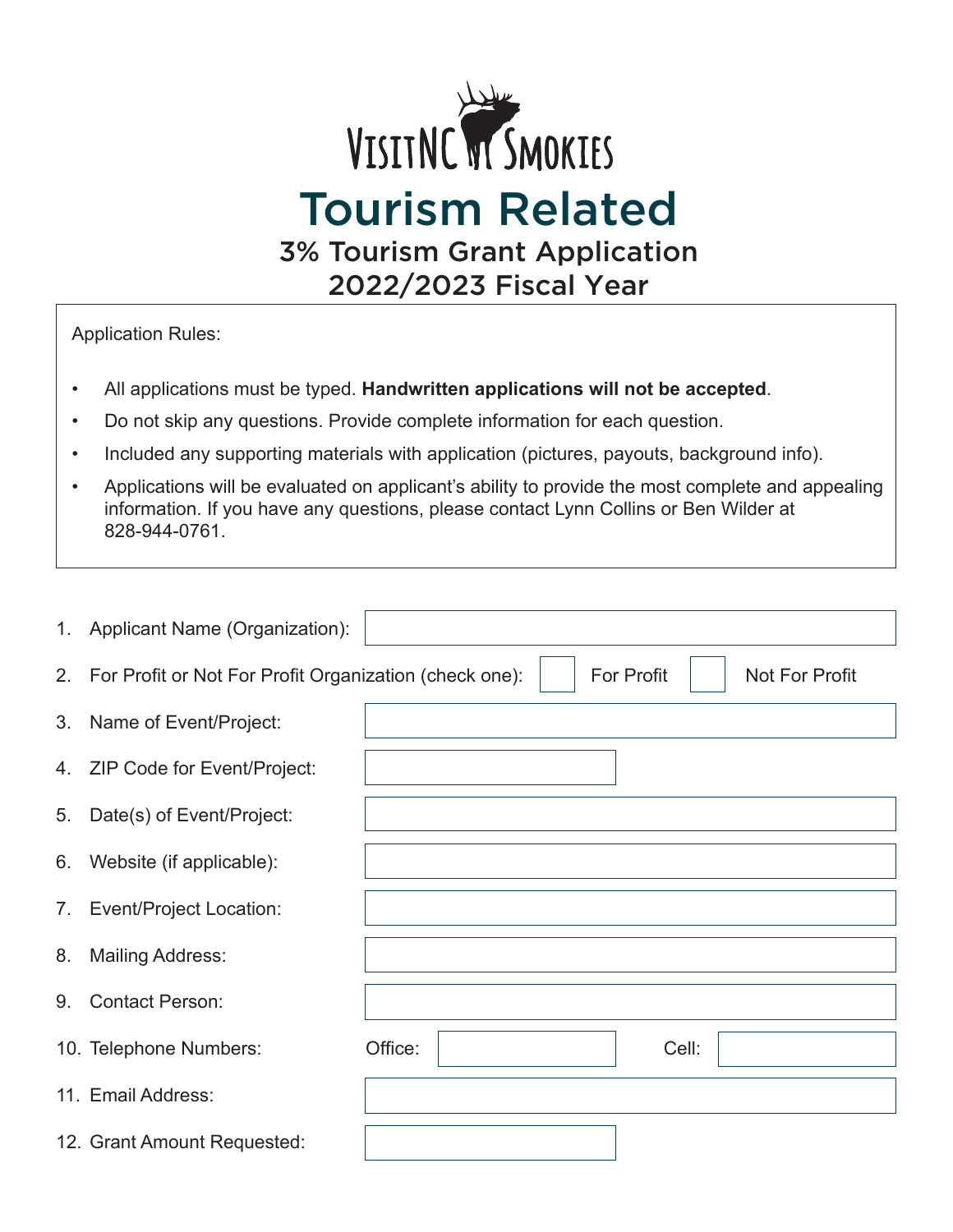14. Timeline of Tourism Related Project: What is the start date and completion date?

15. How will this Tourism Related Project impact business in Haywood County and why?

16. How will the Tourism Related Project benefit Haywood County residents?

17. What other funding source(s) are there for this Tourism Related Project? Do you plan to apply again in the future for HCTDA funds for this project?